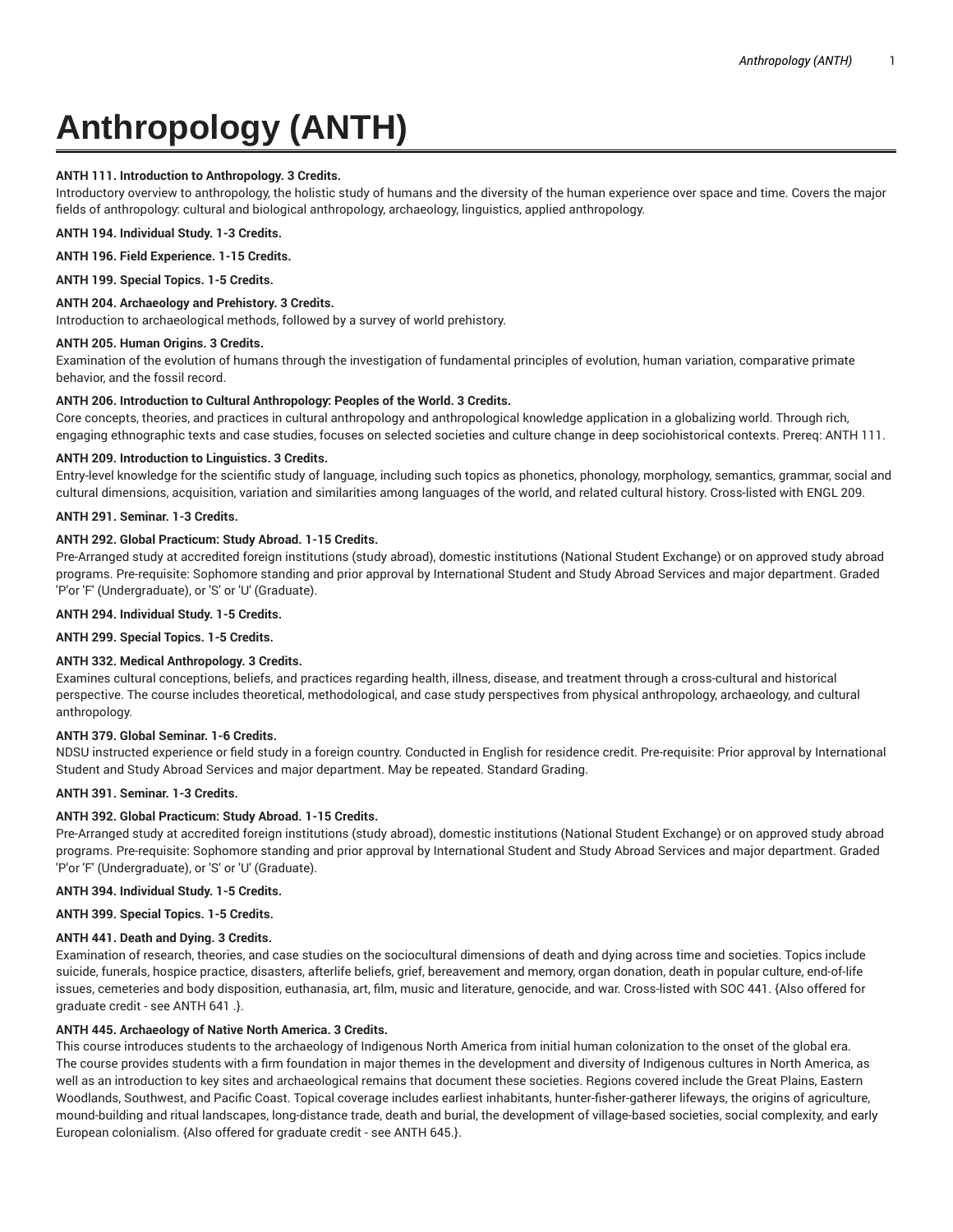## **ANTH 446. Latin America & Carribean: Afro-Latino/as, Gender, Indigeneity. 3 Credits.**

Exploration of Latin America and the Carribean's diverse societies historically and culturally; focus on gender, indigenous groups, and Afro-Latin Americans. Includes case studies covering social justice movements, political and economic processes, indigenous rights, religion. Prereq: ANTH 206. {Also offered for graduate credit - see ANTH 646.}.

## **ANTH 453. Magic and Religion. 3 Credits.**

Comparative religion, religious concepts, practices, and practitioners. In-depth study of selected religious systems with a focus on shamanic religions. Prereq: ANTH 111. Cross-listed with RELS 453. {Also offered for graduate credit - see ANTH 653.}.

## **ANTH 455. Language and Expressive Culture. 3 Credits.**

Examines sociolinguistic and semiotic theories and analysis methods for discourse-centered approaches to communicative culture. Explores the ways in which humans construct and express meaning through written/spoken language, song, folklore, ritual, performance, images, clothing, and food. Prereq: ANTH 111 and at least junior standing. {Also offered for graduate credit - see ANTH 655.}.

## **ANTH 462. Anthropology and the Environment. 3 Credits.**

The environment as understood through anthropological research. Focus on ethnographic texts confronting global environmental issues through specific context (place, cultural, historical) and human-environment interactions as shaped by political, economic, and social relations. Prereq: ANTH 111. {Also offered for graduate credit - see ANTH 662.}.

## **ANTH 464. Disaster and Culture. 3 Credits.**

Examines human-made and natural disasters through cross-cultural and historical perspectives. Addresses cultural variation across and within relevant communities including those of disaster victims, emergency management systems, and a broad public. Prereq: Junior or Senior standing. {Also offered for graduate credit - see ANTH 664.}.

## **ANTH 470. Theory in Archaeology. 3 Credits.**

Theory doesn't always get the best rap. It has a reputation for being dry and distanced from the 'real world'. But theory isn't something we can do without. Any statement about what happened in the past depends on theory. Even apparently trivial activities like drawing a stratigraphic profile or cataloguing artifacts rely on theoretical concepts, though these are often taken for granted. This is because theory is how we make sense of the world. It provides a framework for understanding, a basis for asking new questions, and a guide for how data should be collected and arranged. Because theory isn't optional, it needs to be critically and carefully thought out. In this course, we'll do just that by examining in detail how theory (a) helps us to define what archaeology as a field consists of, (b) provides a vision of human culture, social relations, and long-term change, and, (c) determines appropriate methods for excavating and interpreting archaeological remains. May be repeated. Prereq: ANTH 204. {Also offered for graduate credit see ANTH 670.}.

## **ANTH 471. Archaeological Research Methods. 3 Credits.**

Overview of the most often used or potentially useful archaeological methods and their applications in fieldwork, laboratory processing, and specialized analytical techniques. Focus on problem-solving skills through the application of different archaeological methods. Prereq: ANTH 204. {Also offered for graduate credit - see ANTH 671.}.

## **ANTH 480. Development of Anthropological Theory. 3 Credits.**

Focus on major theoretical orientations in anthropology. Emphasis on the ways in which anthropological theories are used to generate explanations for multicultural phenomena. Prereq: ANTH 111. {Also offered for graduate credit - see ANTH 680.}.

# **ANTH 481. Qualitative Methods in Cultural Anthropology. 3 Credits.**

Focuses on qualitative research methods utilized in cultural anthropology and other social sciences. Instruction and application of ethnographic, discourse-centered, visual anthropology, interview/focus group, extended case study, and other qualitative survey methods and forms of analysis. Prereq: ANTH 206 and junior or senior standing. {Also offered for graduate credit - see ANTH 681.}.

## **ANTH 489. Senior Capstone In Anthropology. 1 Credit.**

Synthesis of social research methods, anthropological theory, and sub-discipline content material. Emphasis on integrative skills needed to interrelate the basic concepts of the discipline. Prereq: Senior standing.

# **ANTH 491. Seminar. 1-5 Credits.**

# **ANTH 492. Global Practicum: Study Abroad. 1-15 Credits.**

Pre-Arranged study at accredited foreign institutions (study abroad), domestic institutions (National Student Exchange) or on approved study abroad programs. Pre-requisite: Sophomore standing and prior approval by International Student and Study Abroad Services and major department. Graded 'P'or 'F' (Undergraduate), or 'S' or 'U' (Graduate).

## **ANTH 493. Undergraduate Research. 1-5 Credits.**

**ANTH 494. Individual Study. 1-5 Credits.**

**ANTH 496. Field Experience. 1-15 Credits.**

**ANTH 499. Special Topics. 1-5 Credits.**

# **ANTH 641. Death and Dying. 3 Credits.**

Examination of research, theories, and case studies on the sociocultural dimensions of death and dying across time and societies. Topics include suicide, funerals, hospice practice, disasters, afterlife beliefs, grief, bereavement and memory, organ donation, death in popular culture, end-of-life issues, cemeteries and body disposition, euthanasia, art, film, music and literature, genocide, and war. Cross-listed with SOC 641. {Also offered for undergraduate credit - see ANTH 441.}.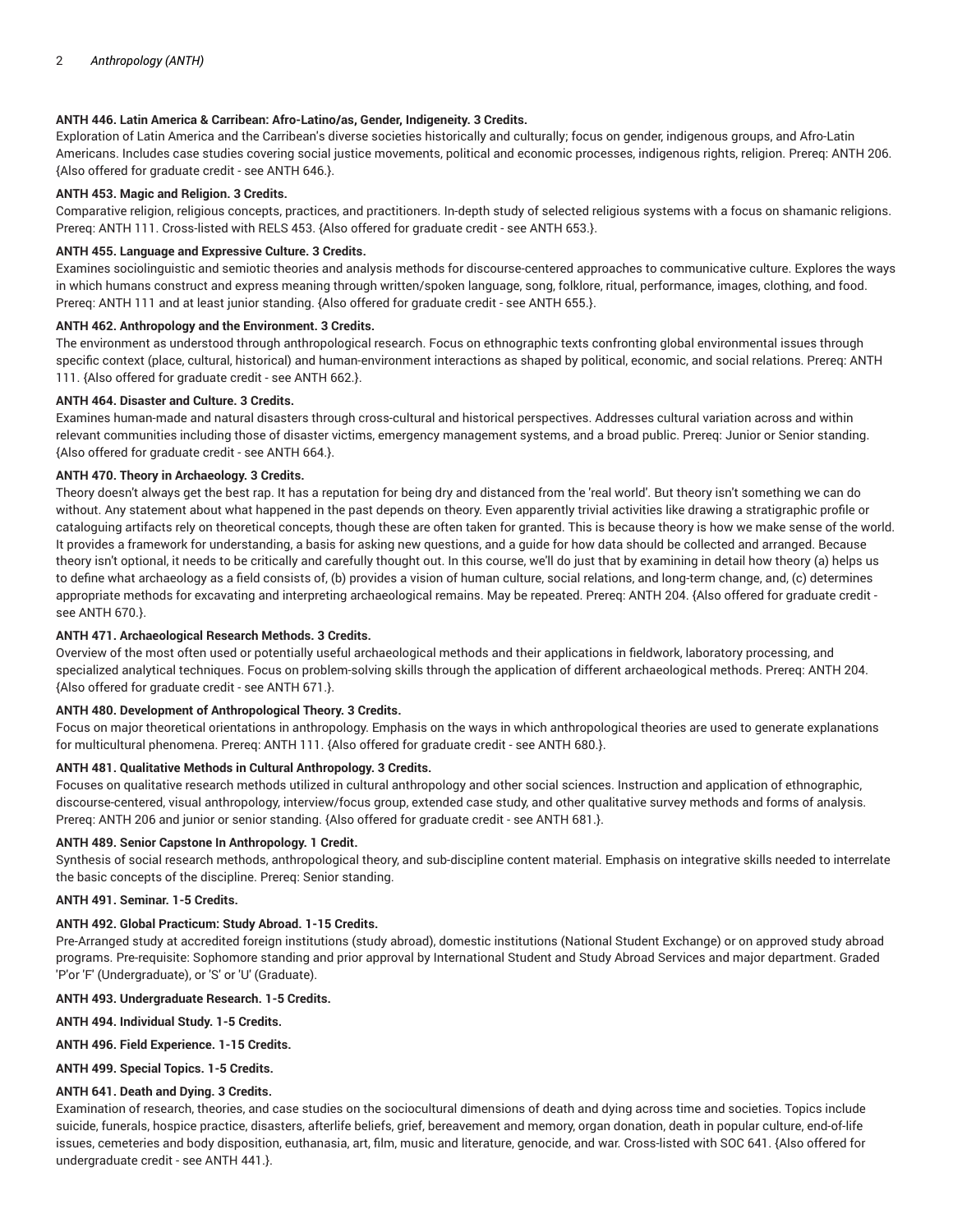## **ANTH 645. Archaeology of Native North America. 3 Credits.**

This course introduces students to the archaeology of Indigenous North America from initial human colonization to the onset of the global era. The course provides students with a firm foundation in major themes in the development and diversity of Indigenous cultures in North America, as well as an introduction to key sites and archaeological remains that document these societies. Regions covered include the Great Plains, Eastern Woodlands, Southwest, and Pacific Coast. Topical coverage includes earliest inhabitants, hunter-fisher-gatherer lifeways, the origins of agriculture, mound-building and ritual landscapes, long-distance trade, death and burial, the development of village-based societies, social complexity, and early European colonialism. {Also offered for undergraduate credit - see ANTH 445.}.

## **ANTH 646. Latin America & Carribean: Afro-Latino/as, Gender, Indigeneity. 3 Credits.**

Exploration of Latin America and the Carribean's diverse societies historically and culturally; focus on gender, indigenous groups, and Afro-Latin Americans. Includes case studies covering social justice movements, political and economic processes, indigenous rights, religion. {Also offered for undergraduate credit - see ANTH 446.}.

## **ANTH 653. Magic and Religion. 3 Credits.**

Comparative religion, religious concepts, practices, and practitioners. In-depth study of selected religious systems with a focus on shamanic religions. {Also offered for undergraduate credit - see ANTH 453.}.

## **ANTH 655. Language and Expressive Culture. 3 Credits.**

Examines sociolinguistic and semiotic theories and analysis methods for discourse-centered approaches to communicative culture. Explores the ways in which humans construct and express meaning through written/spoken language, song, folklore, ritual, performance, images, clothing, and food. {Also offered for undergraduate credit - see ANTH 455.}.

## **ANTH 662. Anthropology and the Environment. 3 Credits.**

The environment as understood through anthropological research. Focus on ethnographic texts confronting global environmental issues through specific context (place, cultural, historical) and human-environment interactions as shaped by political, economic, and social relations. {Also offered for undergraduate credit - see ANTH 462.}.

## **ANTH 664. Disaster and Culture. 3 Credits.**

Examines human-made and natural disasters through cross-cultural and historical perspectives. Addresses cultural variation across and within relevant communities including those of disaster victims, emergency management systems, and a broad public. Prereq: Junior or Senior standing. {Also offered for undergraduate credit - see ANTH 464.}.

## **ANTH 670. Theory in Archaeology. 3 Credits.**

Theory doesn't always get the best rap. It has a reputation for being dry and distanced from the 'real world'. But theory isn't something we can do without. Any statement about what happened in the past depends on theory. Even apparently trivial activities like drawing a stratigraphic profile or cataloguing artifacts rely on theoretical concepts, though these are often taken for granted. This is because theory is how we make sense of the world. It provides a framework for understanding, a basis for asking new questions, and a guide for how data should be collected and arranged. Because theory isn't optional, it needs to be critically and carefully thought out. In this course, we'll do just that by examining in detail how theory (a) helps us to define what archaeology as a field consists of, (b) provides a vision of human culture, social relations, and long-term change, and, (c) determines appropriate methods for excavating and interpreting archaeological remains. May be repeated. {Also offered for undergraduate credit - see ANTH 470.}.

## **ANTH 671. Archaeological Research Methods. 3 Credits.**

Overview of the most often used or potentially useful archaeological methods and their applications in fieldwork, laboratory processing, and specialized analytical techniques. Focus on problem-solving skills through the application of different archaeological methods. {Also offered for undergraduate credit - see ANTH 471.}.

## **ANTH 680. Development of Anthropological Theory. 3 Credits.**

Focus on major theoretical orientations in anthropology. Emphasis on the ways in which anthropological theories are used to generate explanations for multicultural phenomena. {Also offered for undergraduate credit - see ANTH 480.}.

## **ANTH 681. Qualitative Methods in Cultural Anthropology. 3 Credits.**

Focuses on qualitative research methods utilized in cultural anthropology and other social sciences. Instruction and application of ethnographic, discourse-centered, visual anthropology, interview/focus group, extended case study, and other qualitative survey methods and forms of analysis. {Also offered for undergraduate credit - see ANTH 481.}.